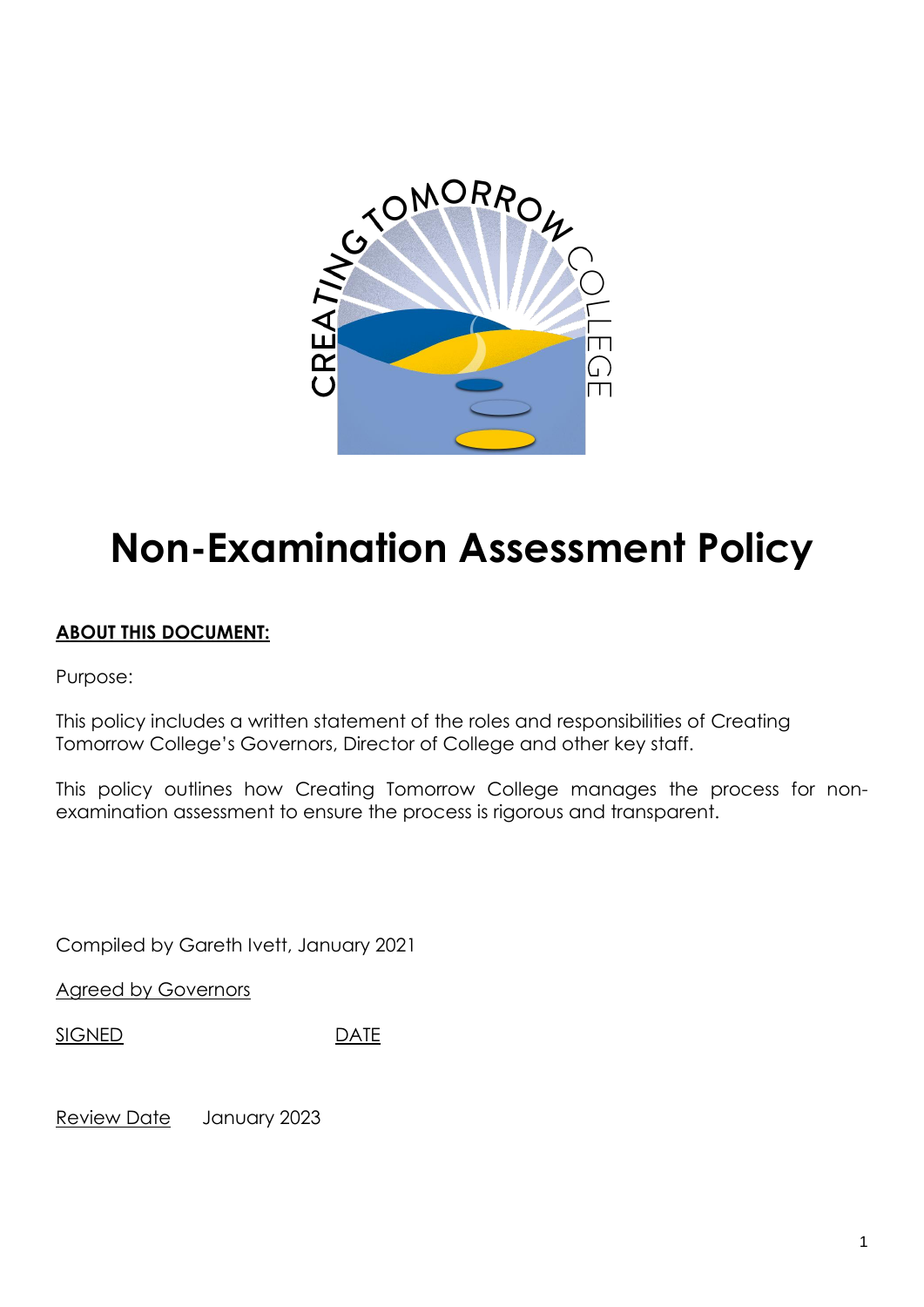# **Wellbeing in our Trust**

Managing assessment and examinations can be challenging and so this document aims to set out procedures to be followed to minimize what can be difficult process.

We are all affected by poor physical and mental health at times during our lives and it is important the appropriate support is available in a timely manner.

Health and wellbeing is everyone's responsibility and we encourage an open and honest culture whereby anyone can discuss any issues they may have.

The Trustees of Creating Tomorrow take the health and wellbeing of all employees seriously and are committed to supporting our staff. The Trustees ensure that support for staff is available through:

- Effective line management
- Commitment to reducing workload
- Supportive and professional working environments
- Employee support programs
	- o Health Assured (confidential counselling support available through Perkbox account).
	- o The Staff Support Line telephone number 08000 562561 or website [www.staffsupport.info](http://www.teachersupport.info/)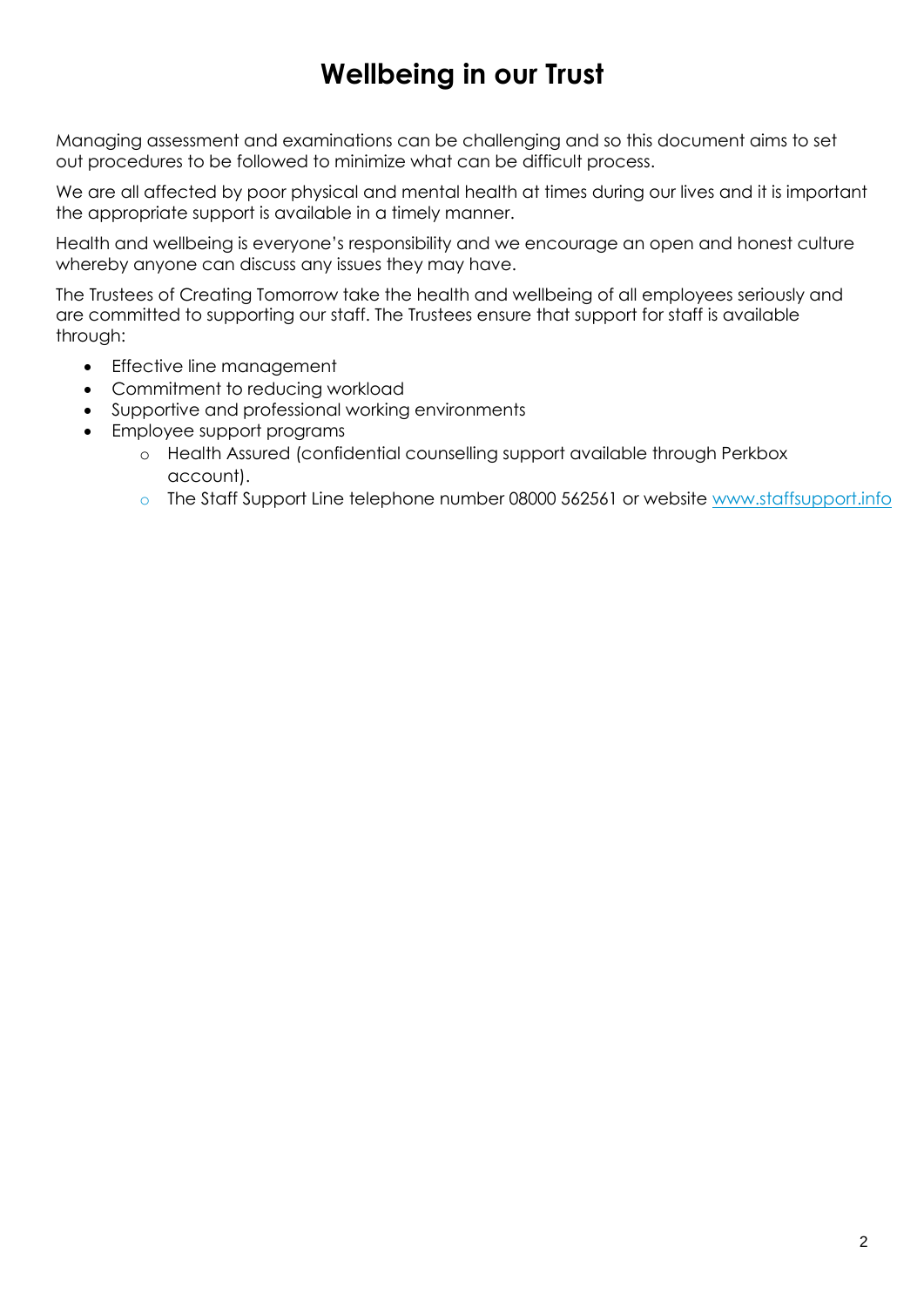# **Contents**

# **1. Aims**

This policy aims to:

- Ensure the College uses Controlled Assessment criteria to maximise candidates' achievements.
- Cover procedures for planning and managing non-examination assessments in line with Awarding Bodies' requirements
- Define staff roles and responsibilities with respect to non-examination assessments

**…………………………………………………………………………………………………………………………….**

- Manage risks associated with non-examination assessments
- Ensure consistent application of Controlled Assessments for all subjects across the College in line with the Awarding Bodies'requirements.

# **2. Legislation**

The Joint Council for Qualifications (JCQ) requires each exam centre to have a non-examination assessment policy. This is outlined in the [JCQ's instructions for conducting non](https://www.jcq.org.uk/exams-office/non-examination-assessments/instructions-for-conducting-non-examination-assessments)-examination assessments, which we refer to when carrying out non-examination assessments in our College.

This policy also takes into account the [JCQ's guidance on post](http://www.jcq.org.uk/exams-office/post-results-services)-results services and general regulations for [approved centres.](https://www.jcq.org.uk/exams-office/general-regulations)

This policy also complies with our funding agreement and articles of association.

# **3. Definition**

The JCQ explains that non-examination assessments measure subject-specific knowledge and skills that cannot be tested by timed written papers. There are three assessment stages and rules which apply to each stage. The rules often vary across subjects. The stages are task setting, task taking and task marking.

## **4. Roles and responsibilities**

This section sets out the key responsibilities of staff in relation to non-examination assessments. For more detailed guidance on the requirements for conducting non-examination assessments, staff should read the JCQ guidance referred to above.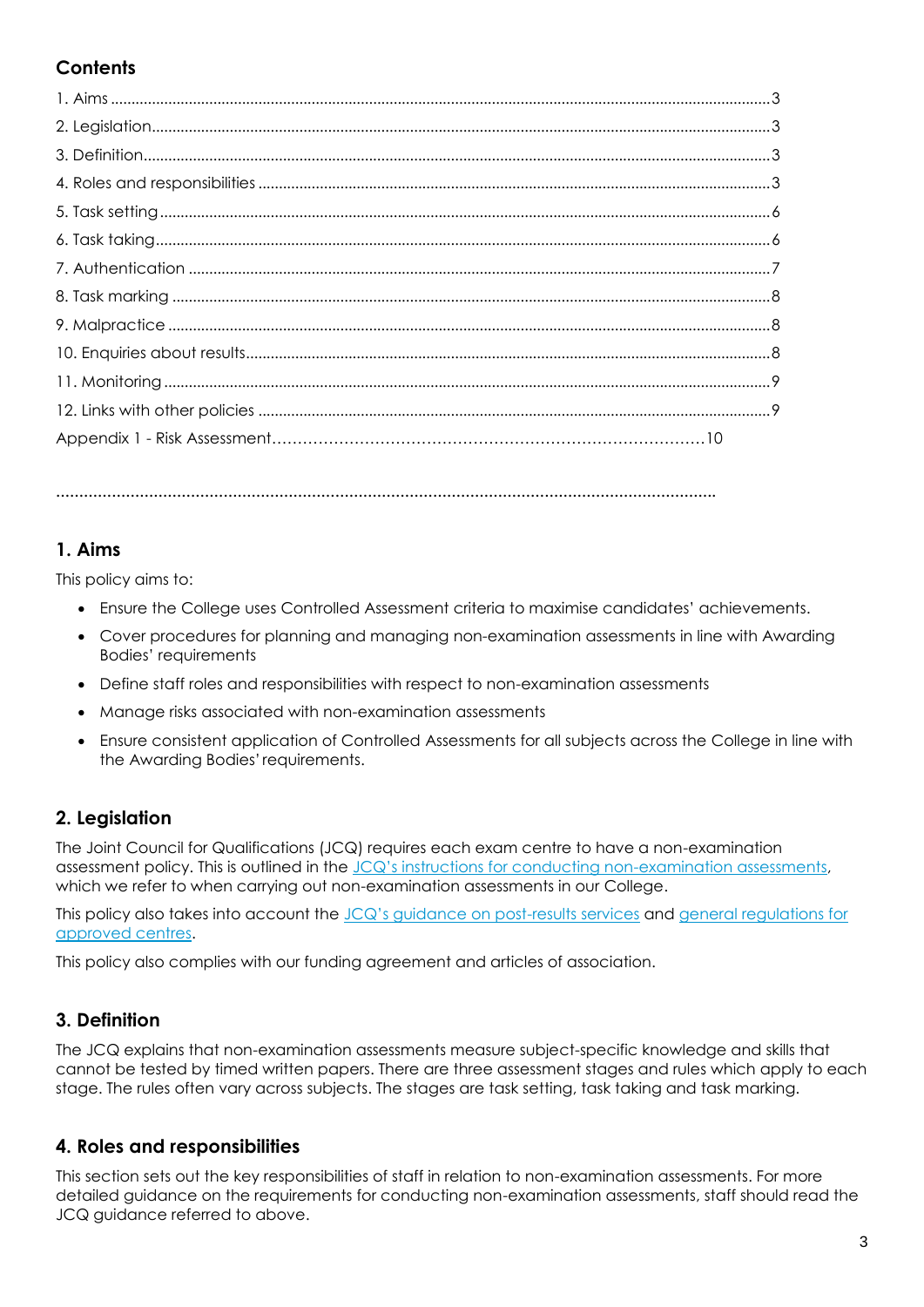#### **4.1 Head of Centre**

In our College, the head of centre is Carole Wilson-Frizzell (Director of College)

The head of centre is responsible for:

- Ensuring that the centre's non-examination assessment policy is fit for purpose
- Ensuring that non-examination assessments comply with JCQ guidance and awarding body subjectspecific instructions

#### **4.2 Senior Leaders**

Senior leaders are responsible for:

- Ensuring that non-examination assessments comply with JCQ guidance and awarding body subjectspecific instructions
- Mapping overall resource management requirements for the year. As part of this, resolve:
	- o Clashes/ problems over the timing or operation of Controlled Assessments.
	- o Issues arising from the need for particular facilities (rooms, IT networks, time out of College etc.)
- Ensuring that all staff involved have a calendar of events.
- Ensuring that [JCQ's information for candidates](https://www.jcq.org.uk/exams-office/information-for-candidates-documents/instructions-for-candidates---non-examination-assessments) is distributed to all candidates prior to assessments taking place
- Ensuring the centre's internal appeals procedure clearly details the procedure to be followed by candidates (or their parents/carers) appealing against an internal assessment decision, and that details of this procedure are communicated and made widely available and accessible
- Drawing to the attention of candidates and their parents/carers the centre's complaints procedure, for general complaints about the centre's delivery or administration of a qualification

#### **4.3 Director of College and Tutor**

The Director of College and Tutor are responsible for:

- Deciding the Awarding Body and specification for a particular qualification.
- Providing the necessary requirements for Controlled Assessments to Senior Leadership Team, including preferred dates and room requirements.
- Familiarising themselves with JCQ instructions for conducting non-examination assessment
- Understanding and complying with specific instructions relating to non-examination assessment for the relevant awarding body
- Ensuring that all staff understand their responsibilities with regard to non-examination assessment, including retaining candidates' work securely between assessment sessions
- Ensuring that tutors use the correct task for the year of submission and take care to distinguish between tasks and requirements for legacy and new specifications, where relevant
- Where appropriate, developing new assessment tasks or contextualise sample Awarding Body's assessment tasks to meet local circumstances, in line with Awarding Body's specifications and control requirements.
- Asking the Special Educational Needs Coordinator (SENCO) for any assistance required for the administration and management of accessarrangements.
- Making provisions for any candidate who is absent for the original Controlled Assessment or misses vital preparation for it, to complete the necessary work at another suitable time.
- Ensuring individual staff follow standardised schemes of work acrossthe department.
- Ensuring that staff mark the work in accordance with the correct mark schemes for the task.
- Standardising internally the marking of all staff involved in assessingan internally assessed component.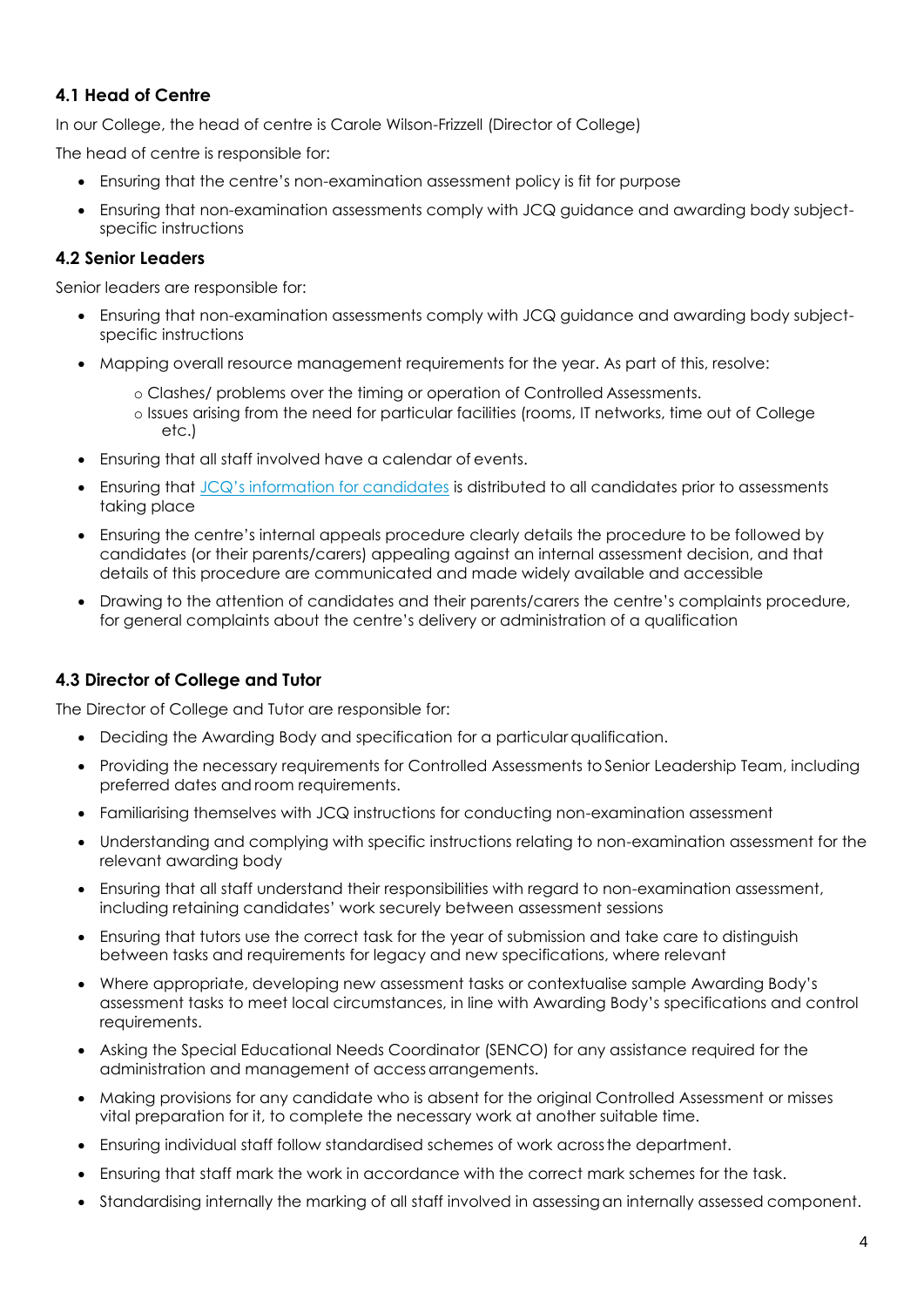- Ensuring that marks are submitted to the examinations office by the published deadlines so that they can be sent to the Awarding Body whenrequired.
- Post-completion retaining candidates' work securely until the closing date for Enquiries About Results. In the event that an enquiry is submitted, retain candidates' work securely until the outcome of the enquiry and any subsequent appeal has been conveyed to the centre.
- Obtaining confidential materials/tasks set by awarding bodies in sufficient time to prepare for the assessment(s), where relevant, and ensuring that such materials are stored securely at all times

#### **4.4 Tutors and staff**

Tutors and staff are responsible for:

- Understanding and complying with JCQ instructions for conducting non-examination assessment
- Understanding and complying with the awarding body's specification, where provided, for conducting non-examination assessments, including any subject-specific instructions, staffs' notes or additional information on the awarding body's website
- Prepare the candidates for Controlled Assessments through quality Learningand Teaching and provide feedback to candidates.
- Follow the prescribed schemes of work within the department and be mindful of the assessment objectives for the unit to ensure equality of opportunity for candidates in all classes.
- Check that all candidates' notes to be used in the final Controlled Assessment are acceptable and meet the regulations of the Awarding Body.
- Obtain confidential materials/tasks set by Awarding Bodies in sufficient time to prepare for the assessment(s) and ensure that such materials are storedsecurely at all times.
- Supervise the assessments at the specified level of control. Undertake the tasks required under the regulations, only permitting assistance to candidates as the specification allows.
- Ensure that candidates and supervising staffs sign authentication forms on completion of an assessment.
- Mark internally assessed components using the mark schemes provided by the Awarding Body.
- Take part in moderating the marking of the assessments to ensure standardisation across the subject.

#### **4.5 Exams officer**

The exams officer is responsible for:

Supporting the administration/management of non-examination assessment

#### **4.7 Examinations office staff**

Enter candidates in line with the Examinations Policy.

- . Where confidential materials are directly received by the examinations office, to be responsible for receipt, safe storage and safe transmission.
- On the occasions where Controlled Assessment cannot be conducted in the classroom, arrange suitable accommodation where Controlled Assessment can be carried out, at the direction of the Senior Leadership Team. Conduct those Controlled Assessments under external examination conditions.

#### **4.8 Special educational needs co-ordinator (SENCO)**

The SENCO is responsible for:

- Ensure access arrangements have been applied for.
- Ensuring that all relevant staff are aware of any access arrangements that need to be applied

#### **5. Task setting**

Where the centre is responsible for task setting, in accordance with specific awarding body guidelines, Leaders will:

• Select from non-examination assessment tasks provided by the awarding body, or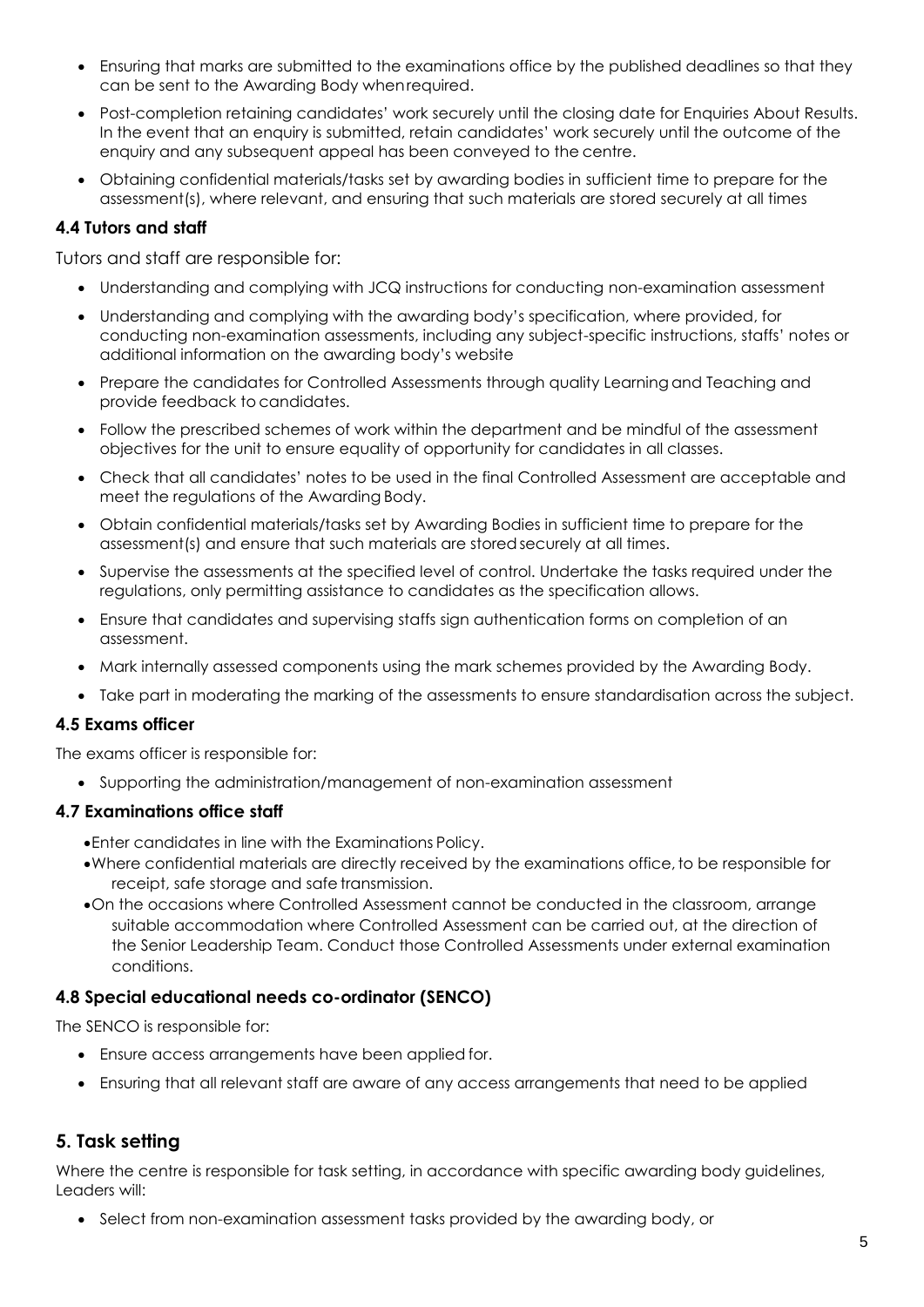Design their own tasks, in conjunction with candidates where permitted, using criteria set out in the specification

Staff will ensure that candidates understand the assessment criteria for any given assessment task.

# **6. Task taking**

Where appropriate to the component being assessed, the following arrangements apply unless the awarding body's specification says otherwise.

#### **6.1 Supervision**

- Invigilators are not required
- Centres are not required to display the JCQ 'no mobile phone' poster or JCQ 'warning to candidates'
- Candidates do not need to be directly supervised at all times
- The use of resources, including the internet, is not tightly prescribed, but staffs will always check the subject-specific requirements issued by the awarding body
- Staff will ensure that:
	- o There is sufficient supervision of every candidate to enable work to be authenticated
	- o The work that an individual candidate submits for assessment is his/her own
- Work may be completed outside of the centre without direct supervision provided that the centre is confident that the work produced is the candidate's own
- Where candidates work in groups, the staff will keep a record of each candidate's contribution
- The staff will also:
	- o Ensure that candidates understand the need to reference work
	- o Give guidance on how to do this, and
	- o Ensure that candidates are aware that they must not plagiarise other material

#### **6.2 Advice and feedback**

- Staff will not provide model answers or writing frames specific to the task (such as outlines, paragraph headings or section headings)
- Unless specifically prohibited by the awarding body's specification, staff may:
	- o Review candidates' work and provide oral and written advice at a general level
	- o Having provided advice at a general level, allow candidates to revise and redraft work
- Any assistance that goes beyond general advice will be recorded and either taken into account when marking the work or submitted to the external examiner
- When marking work, staff will use annotations to explain how marks were applied in the context of the additional assistance given
- Staff will not provisionally assess work and then allow candidates to revise it
- Explicitly prohibited assistance will not be given
- Failure to follow this procedure constitutes malpractice

#### **6.3 Resources**

- Staff will be aware of the awarding body's restrictions with regard to access to resources
- Unless otherwise specified by the awarding body, in formally supervised sessions candidates can only take in preparatory notes. They will not access the internet nor bring in their own computers or electronic devices
- Candidates will not introduce new resources between formally supervised sessions
- Preparatory work and the work to be assessed will be collected and stored securely at the end of each session and will not be accessible to candidates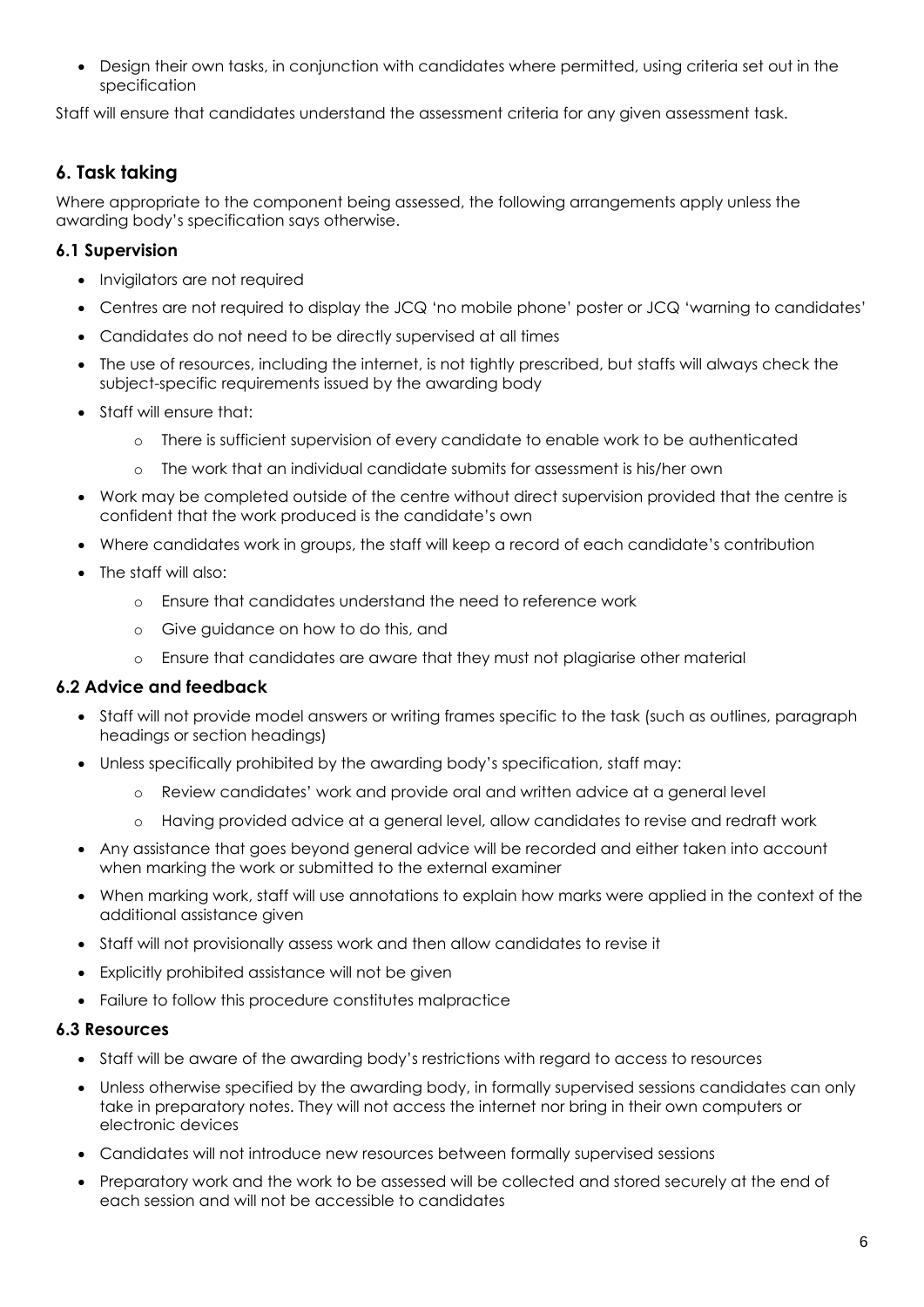#### **6.4 Group work**

- Unless the specification says otherwise, candidates are free to collaborate when carrying out research and preparatory work
- Where it is permitted, some assignments may be undertaken as part of a group
- Where an assignment requires written work to be produced, each candidate will write up his/her own account of the assignment. Individual contributions will be clearly identified
- Group assessment is not permitted

#### **7. Authentication**

Staffs will be sufficiently familiar with the candidate's general standard to judge whether the piece of work submitted is within his/her capabilities.

Where required by the awarding body's specifications:

- Candidates will sign a declaration to confirm that the work they submit for final assessment is their own unaided work
- Staff will sign a declaration of authentication after the work has been completed confirming that:
	- o The work is solely that of the candidate concerned
	- o The work was completed under the required conditions
	- o Signed candidate declarations are kept on file

If there is concern that malpractice may have occurred or the work is unable to be authenticated, the senior leadership will be informed.

#### **8. Task marking**

#### **8.1 Internally assessed work**

Staff are responsible for marking work in accordance with the relevant marking criteria. Annotation will be used to provide evidence to indicate how and why marks have been awarded.

We will inform candidates of internally assessed marks as candidates are allowed to request a review of the centre's marking before marks are submitted to the awarding body.

We will also make it clear to candidates that any internally assessed marks are subject to change during the moderation process.

#### **8.2 Externally assessed work**

The format of external assessment will depend on the awarding body's specification and the component being assessed.

Staffs will ensure the attendance register is completed, clearly indicating those candidates who are present or absent.

Where candidates' work needs to be dispatched to an examiner, we will ensure it is sent by the date specified by the awarding body.

## **9. Malpractice**

The head of centre and senior leaders will make sure teaching staff involved in supervising candidates are aware of the potential for malpractice.

Staff will familiarise themselves with the [JCQ guidance on sharing assessment material and candidates'](https://www.jcq.org.uk/exams-office/non-examination-assessments/notice-to-centres---sharing-nea-material-and-candidates-work)  [work.](https://www.jcq.org.uk/exams-office/non-examination-assessments/notice-to-centres---sharing-nea-material-and-candidates-work)

Staffs will be vigilant in relation to candidate malpractice. Candidates must not:

Submit work which is not their own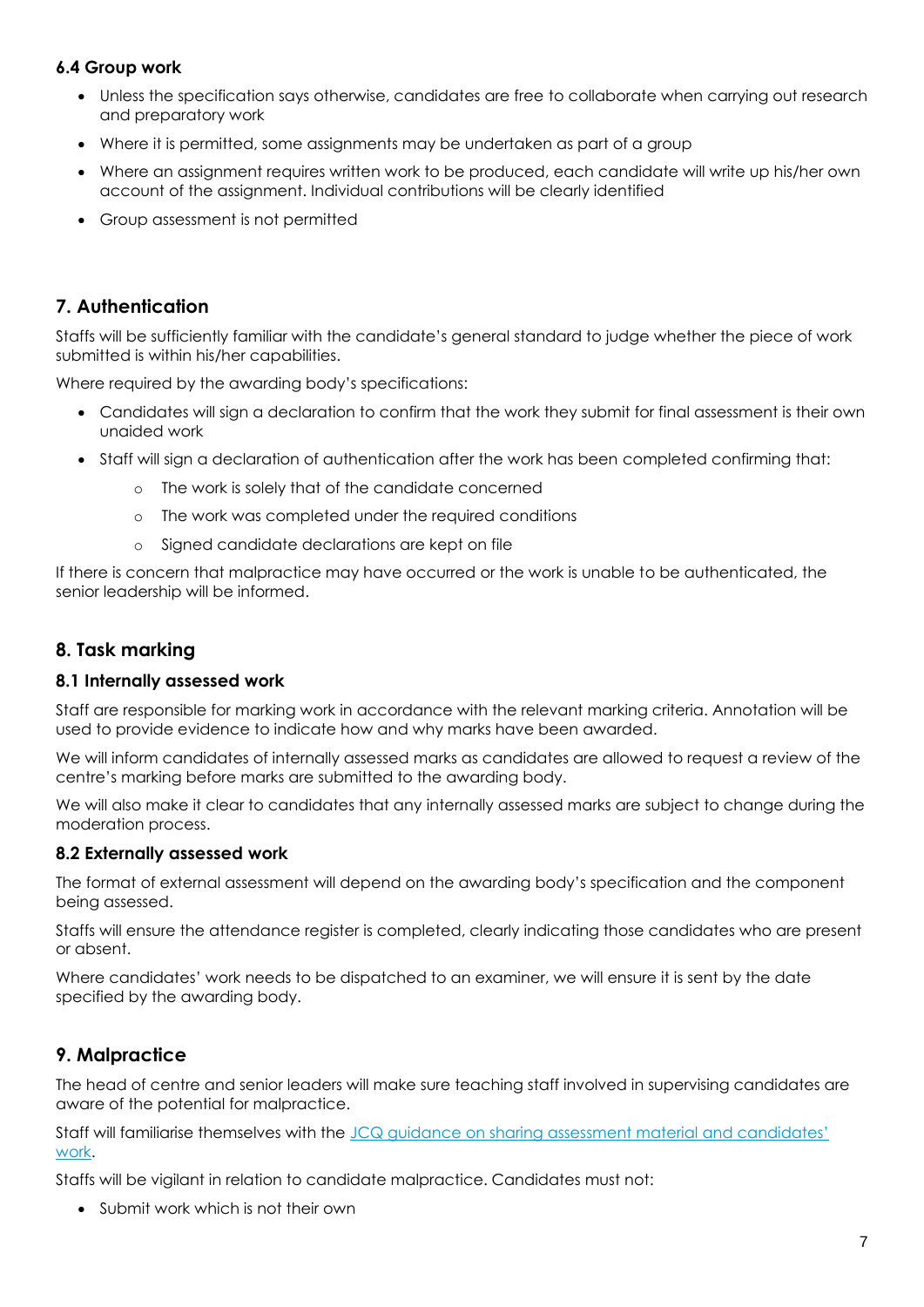- Make their work available to other candidates through any medium, including social media
- Allow other candidates to have access to their own independently sourced material
- Assist other candidates to produce work
- Use books, the internet or other sources without acknowledgement or attribution
- Submit work that has been word processed by a third party without acknowledgement
- Include inappropriate, offensive or obscene material

Failure to report allegations of malpractice or suspected malpractice constitutes malpractice in itself. Malpractice will be reported to senior leaders or directly to the awarding body.

#### **10. Enquiries about results**

We will make candidates aware of the arrangements for enquiries about results before they take any assessments.

Senior members of staff will be accessible to candidates immediately after the publication of results so that results may be discussed and decisions made on the submission of enquiries.

A review of marking is available for externally assessed components. We will obtain written consent from candidates for reviews of marking, and inform candidates that their marks may be lowered as a result of a review of marking.

A review of moderation is available for internally assessed components only when marks have been changed by an awarding body during moderations. If marks have been accepted without change, this will not be available. A review of moderation is not available for an individual candidate.

## **11. Monitoring**

This policy will be reviewed by Gareth Ivett (Strategic Director of College) at the beginning of each academic year. At every review, the policy will be shared with the governing board and approved by the full board.

## **12. Links with other policies**

This policy should be read in conjunction with the assessment policy.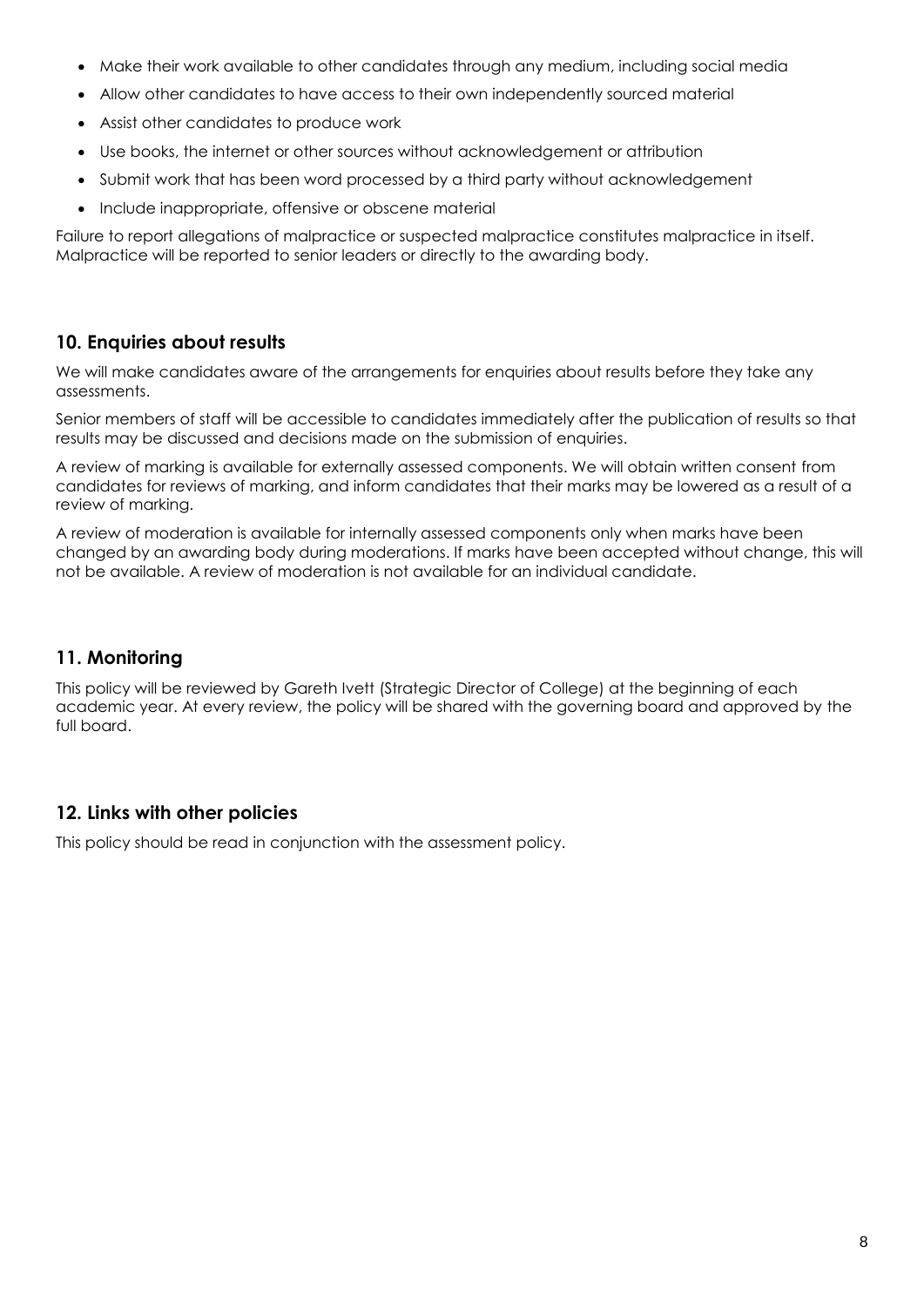| <b>Risks and issues</b>                                                     | Possible remedial action                                                                                                                                        |                                                                                                 | Staff                |
|-----------------------------------------------------------------------------|-----------------------------------------------------------------------------------------------------------------------------------------------------------------|-------------------------------------------------------------------------------------------------|----------------------|
|                                                                             | Forward planning                                                                                                                                                | Action                                                                                          |                      |
| Timetabling                                                                 |                                                                                                                                                                 |                                                                                                 |                      |
| Assessment schedule clashes with<br>other activities                        | Plan/establish priorities well ahead (at<br>the start of academic year) for all<br>subjects or lines of learning                                                | Plan dates in consultation with<br>College calendar - negotiate with<br>other parties           | Phase Lead/AHT/SLT   |
| Too many assessments close together<br>across subjects or lines of learning | Plan assessments so they are spaced<br>over the duration of the course                                                                                          | Space assessments to at least allow<br>candidates some time between<br>assessments              | Phase Lead / AHT/SLT |
|                                                                             |                                                                                                                                                                 |                                                                                                 |                      |
| <b>Accommodation</b>                                                        |                                                                                                                                                                 |                                                                                                 |                      |
| Insufficient space in classrooms for<br>candidates                          | Once group sizes are known at the start<br>of the year, flag instances where regular<br>classroom space may not be suitable to<br>conduct Controlled Assessment | Use more than one classroom or multiple<br>sittings where necessary<br>Book an alternative room | Staff                |
| Insufficient facilities for all candidates                                  | Careful planning ahead and booking<br>of rooms/ centre facilities                                                                                               | Re-arrange assessment date                                                                      | Staff                |
|                                                                             |                                                                                                                                                                 |                                                                                                 |                      |

| <b>Risks and issues</b>                    | <b>Possible remedial action</b> | Staff  |  |
|--------------------------------------------|---------------------------------|--------|--|
|                                            | <b>Forward planning</b>         | Action |  |
| <b>Downloading Awarding Body set tasks</b> |                                 |        |  |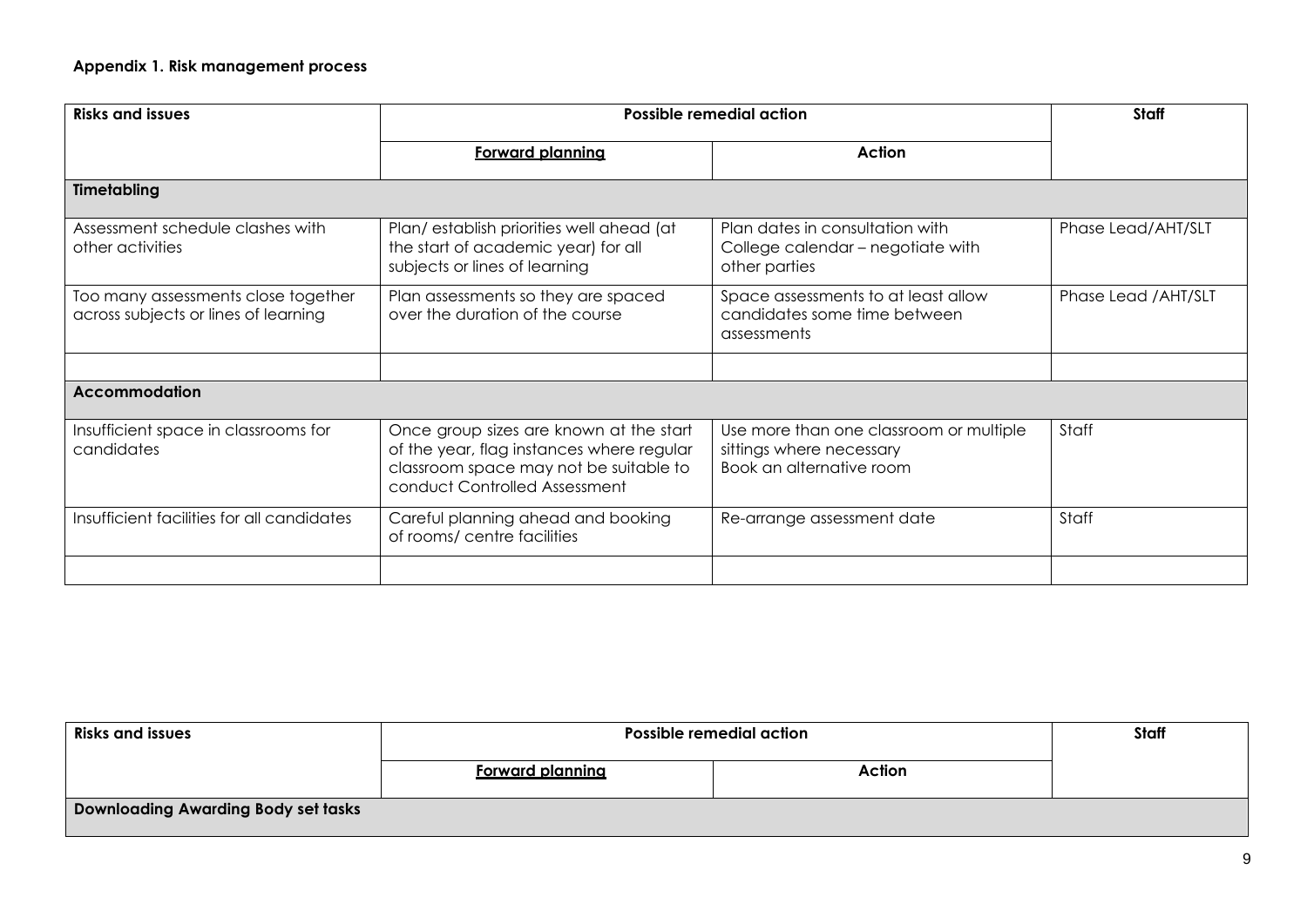| IT system unavailable on the day of the<br>assessment                                                              | Download tasks well ahead of<br>scheduled assessment date in all cases                                                                                                           | Book IT equipment well ahead and<br>download tasks before scheduled date<br>of assessment<br>Re-schedule assessment                                                                                        | Phase Lead / AHT/<br>Staff/Technician |
|--------------------------------------------------------------------------------------------------------------------|----------------------------------------------------------------------------------------------------------------------------------------------------------------------------------|------------------------------------------------------------------------------------------------------------------------------------------------------------------------------------------------------------|---------------------------------------|
| Teaching staff/assessors unable to<br>access task details                                                          | Test secure access rights ahead of<br>schedule every year and every session                                                                                                      | Ensure teaching staff/assessors have<br>access rights for correct area of Awarding<br>Body's secure extranet site ahead of time                                                                            | Phase Lead / AHT/<br>Staff/Technician |
| Loss of task details in transmission                                                                               | Download tasks well ahead of<br>scheduled assessment date                                                                                                                        | Report loss to Awarding Body for<br>replacement; download again                                                                                                                                            | Staff                                 |
| <b>Absent candidates</b>                                                                                           |                                                                                                                                                                                  |                                                                                                                                                                                                            |                                       |
| Candidates absent for all or part<br>of assessment (various reasons)                                               | Plan alternative session(s) for candidates<br>Letter home to parents with key dates<br>Calendar to parents and on<br>College website                                             | Staff to contact home and arrange<br>alternative session                                                                                                                                                   | Staff                                 |
| Candidates have a scheduling clash<br>for examinations or assessment (possibly<br>off site on consortium teaching) | consider<br>candidate<br>Always<br>timetables well ahead and decide on<br>priorities in advance to scheduling<br>clashes<br>N.B. retakes of Controlled Assessment<br>are limited | Check before booking the date; provide<br>an alternative date, where necessary<br>and consult Awarding Body's procedures<br>for dealing with timetabling clashes<br>Controlled Assessments to be done only | <b>Examinations Officer/</b><br>Staff |
|                                                                                                                    | Block out examination periods from<br><b>Controlled Assessments</b>                                                                                                              | in subject timetabled lessons                                                                                                                                                                              |                                       |

| <b>Risks and issues</b>                                                                                             | <b>Possible remedial action</b>                                                                                                     |                                                                                        | Staff            |
|---------------------------------------------------------------------------------------------------------------------|-------------------------------------------------------------------------------------------------------------------------------------|----------------------------------------------------------------------------------------|------------------|
|                                                                                                                     | <b>Forward planning</b>                                                                                                             | Action                                                                                 |                  |
| <b>Control levels for task taking</b>                                                                               |                                                                                                                                     |                                                                                        |                  |
| Assessment is undertaken under<br>incorrect level of control (time,<br>resources, supervision and<br>collaboration) | Ensure teaching staff/assessors know<br>what level is applicable and<br>understand what is involved<br>Provide training if required | Seek guidance from the Awarding Body<br>Subject / department to discuss<br>in meetings | Phase Lead / AHT |
|                                                                                                                     |                                                                                                                                     |                                                                                        |                  |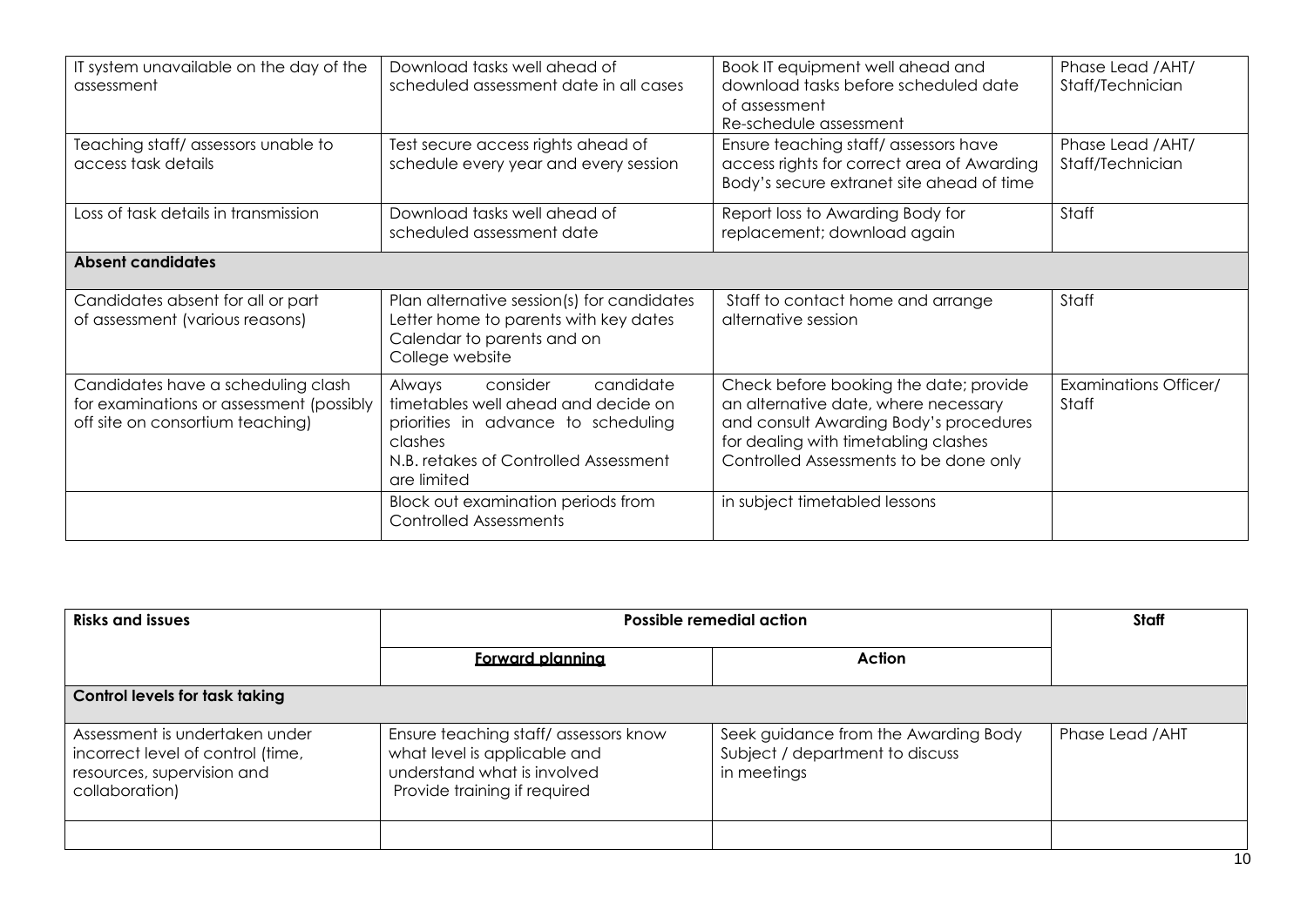| Supervision                                                                                                             |                                                                                                                                                                             |                                                                                                             |                  |
|-------------------------------------------------------------------------------------------------------------------------|-----------------------------------------------------------------------------------------------------------------------------------------------------------------------------|-------------------------------------------------------------------------------------------------------------|------------------|
| Candidate study diary/plan<br>not provided or completed*                                                                | Ensure teaching staff/assessors are<br>aware of the need for study diary/<br>plans to be completed early in course                                                          | Ensure candidates start, continue and<br>complete study diary/ plans that are<br>signed after every session | Staff            |
| Teaching staff/assessors do not<br>understand supervision of Controlled<br>Assessment is their responsibility           | Ensure teaching staff/assessors<br>understand nature of Controlled<br>Assessments and their role in supervision                                                             | Phase Lead / Head of<br>Department to discuss in<br>meetings                                                | Phase Lead / AHT |
| Suitable supervisor has not been<br>arranged for an assessment where<br>teaching staff/assessors are not<br>supervising | A suitable supervisor must be arranged<br>for any Controlled Assessment where a<br>staff/ assessor is not supervising, in<br>line with the Awarding Body's<br>specification | Phase Lead/AHT to spend time with<br>supervisor to explain how Controlled<br>Assessment is to be conducted  | Phase Lead / AHT |
|                                                                                                                         |                                                                                                                                                                             |                                                                                                             |                  |

\* Not all Controlled Assessment will require the completion of a study diary or study plans

| <b>Risks and issues</b>                                                                    | <b>Possible remedial action</b>                                                                                                     |                                      | <b>Staff</b>     |
|--------------------------------------------------------------------------------------------|-------------------------------------------------------------------------------------------------------------------------------------|--------------------------------------|------------------|
|                                                                                            | <b>Forward planning</b>                                                                                                             | <b>Action</b>                        |                  |
| <b>Task setting</b>                                                                        |                                                                                                                                     |                                      |                  |
| Teaching staff/ assessors fail to<br>correctly set tasks                                   | Ensure teaching staff/assessors<br>understand the task setting arrangements<br>as defined in the Awarding Body's<br>specification** | Seek guidance from the Awarding Body | Phase Lead / AHT |
| Assessments have not been<br>moderated as required in the<br>Awarding Body's specification | Check specification and plan<br>required moderation appropriately                                                                   | Seek guidance from the Awarding Body | Phase Lead / AHT |
| <b>Security of materials</b>                                                               |                                                                                                                                     |                                      |                  |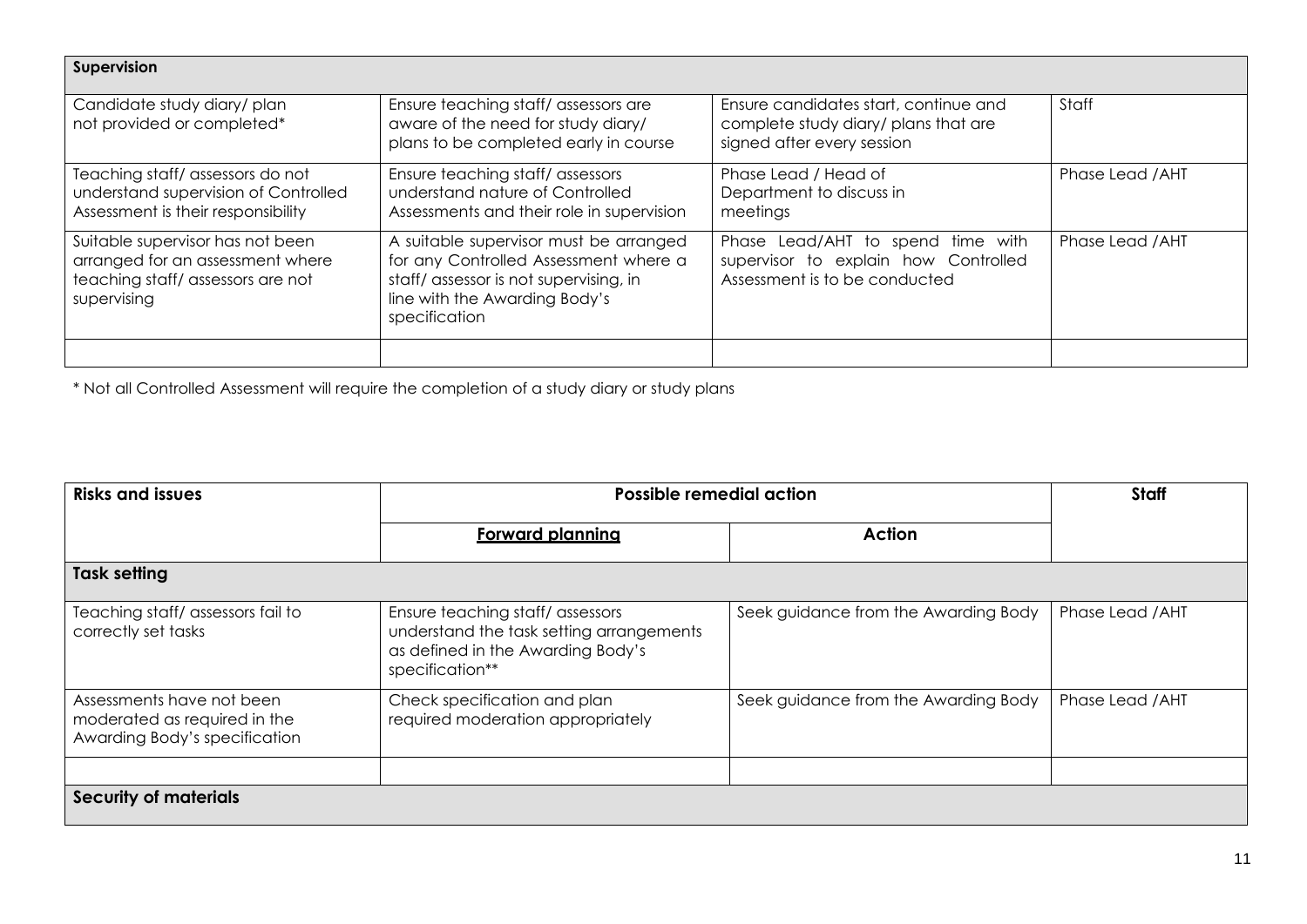| Assessment tasks not kept secure<br>before assessment          | Ensure teaching staff understand<br>importance of task security                                                         | Request/obtain different assessment<br>tasks                                     | Phase Lead / AHT     |
|----------------------------------------------------------------|-------------------------------------------------------------------------------------------------------------------------|----------------------------------------------------------------------------------|----------------------|
| Candidates' work not kept<br>secure during or after assessment | Define appropriate level of security, in line<br>with Awarding Body's requirements, for<br>each department as necessary | All candidates work to be kept in a<br>secure storage, as with all coursework    | Staff                |
| Insufficient or insecure storage space                         | Look at provision for suitable storage early<br>in the course                                                           | Find alternative spaces<br>Spare classroom could become<br>a secure storage unit | Phase Lead / AHT/SLT |
|                                                                |                                                                                                                         |                                                                                  |                      |

\*\* All tasks whether set by the Awarding Body or the centre/ consortium must be developed in line with the requirements of the specification.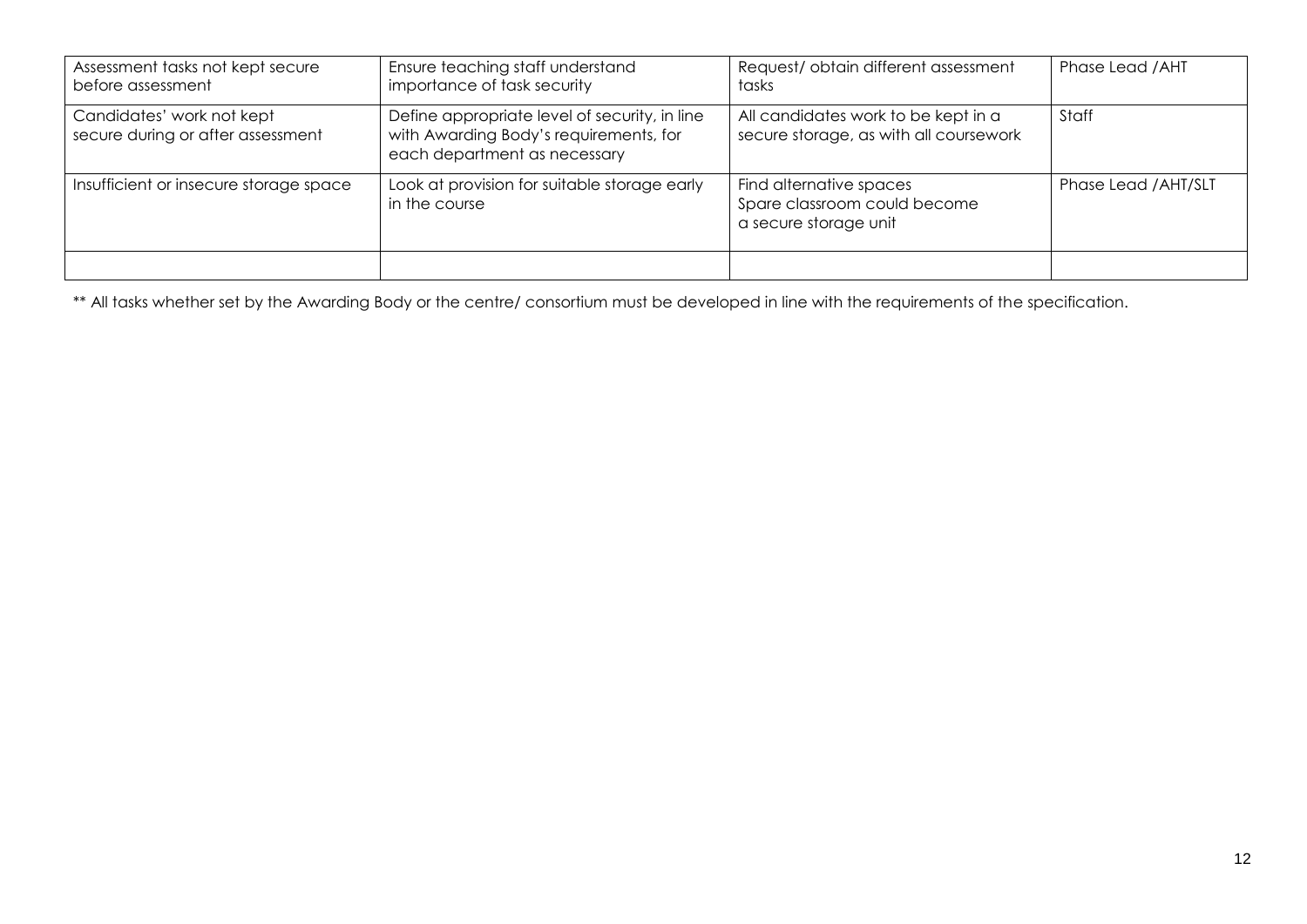# **Creating Tomorrow College Non-Examination Assessment Policy**

| <b>Risks and issues</b>                                                                                           | <b>Possible remedial action</b>                                                                                                                                                                                                      |                                                                                                                                                         | <b>Staff</b>     |
|-------------------------------------------------------------------------------------------------------------------|--------------------------------------------------------------------------------------------------------------------------------------------------------------------------------------------------------------------------------------|---------------------------------------------------------------------------------------------------------------------------------------------------------|------------------|
|                                                                                                                   | <b>Forward planning</b>                                                                                                                                                                                                              | <b>Action</b>                                                                                                                                           |                  |
| <b>Deadlines</b>                                                                                                  |                                                                                                                                                                                                                                      |                                                                                                                                                         |                  |
| Deadlines not met by candidates                                                                                   | Ensure all candidates are briefed on<br>deadlines/ penalties for not meeting<br>them                                                                                                                                                 | Mark what candidates have<br>produced by deadline and seek<br>guidance from Awarding Body on<br>further action<br>Letter home to parents with deadlines | Phase Lead / AHT |
| Deadlines for marking and/or<br>paperwork not met by teaching<br>staff/assessors                                  | Ensure teaching staff/assessors are given<br>clear deadlines (prior to Awarding Body's<br>ones) to complete marking/ paperwork<br>so the examinations office can<br>process and send off marks ahead of<br>Awarding Body's deadlines | Seek guidance from Awarding Body<br>Moderation day                                                                                                      | Phase Lead / AHT |
|                                                                                                                   |                                                                                                                                                                                                                                      |                                                                                                                                                         |                  |
| <b>Authentication</b>                                                                                             |                                                                                                                                                                                                                                      |                                                                                                                                                         |                  |
| Candidate fails to sign<br>authentication form                                                                    | Ensure all candidates have authentication<br>forms to sign and attach to work when it is<br>completed before handing in                                                                                                              | Find candidate and ensure form is<br>signed                                                                                                             | Staff            |
| Teaching staff/assessors fail to<br>complete authentication forms or<br>leave before completing<br>authentication | Ensure teaching staff/assessors<br>understand importance of<br>authentication forms and the<br>requirement of a signature                                                                                                            | Return form to staff for signature<br>Ensure forms are signed as work is<br>marked, not at the end of season                                            | Phase Lead / AHT |
|                                                                                                                   |                                                                                                                                                                                                                                      |                                                                                                                                                         |                  |